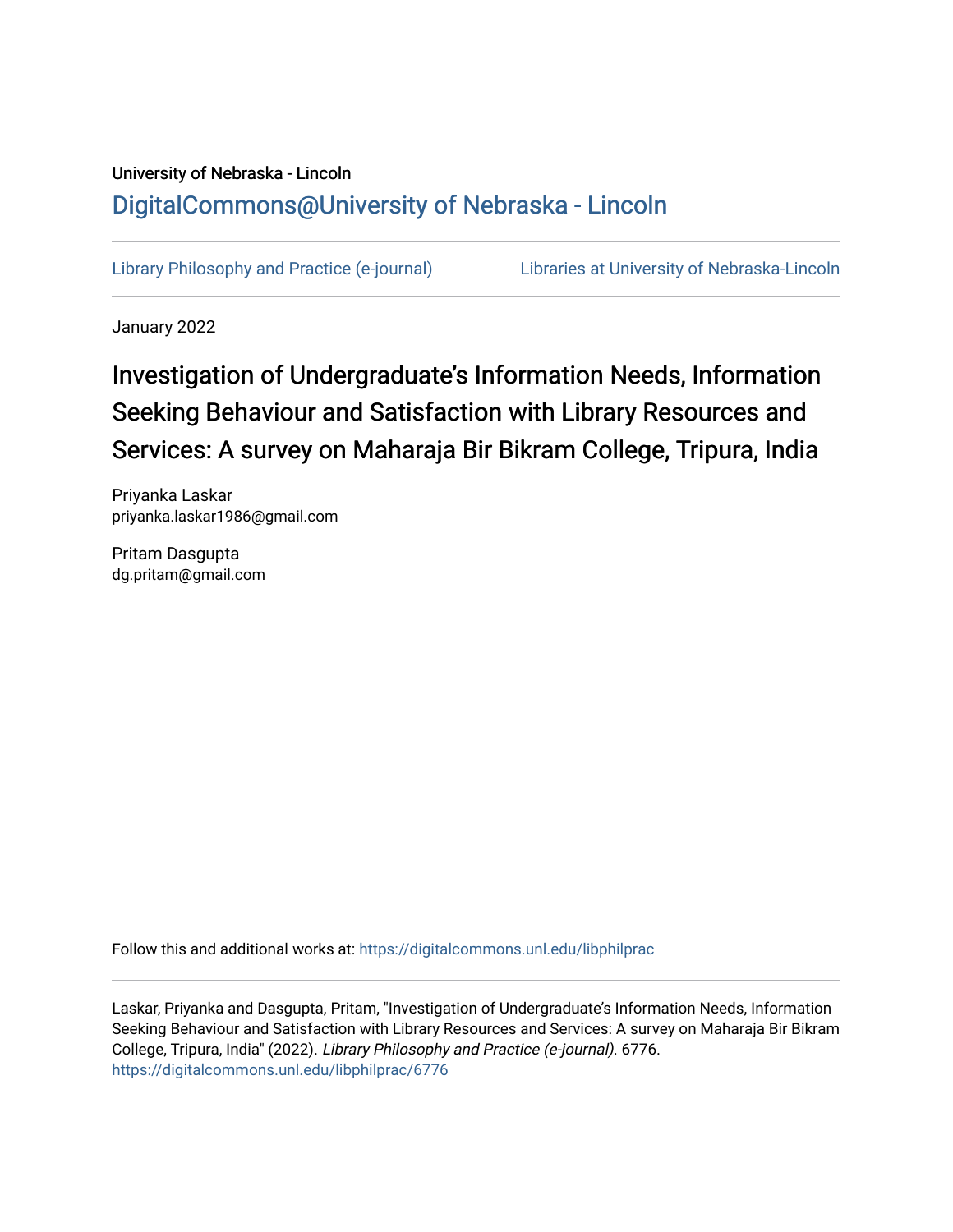# **Investigation of Undergraduate's Information Needs, Information Seeking Behaviour and Satisfaction with Library Resources and Services: A survey on Maharaja Bir Bikram College, Tripura, India**

#### **Priyanka Laskar**

M.Phil Scholar, Department of Library and Information Science, University of Calcutta Email: [priyanka.laskar1986@gmail.com](mailto:priyanka.laskar1986@gmail.com)

#### **Pritam Dasgupta**

Librarian, Kendriya Vidyalaya Assam Univerity, Silchar Email: [dg.pritam@gmail.com](mailto:dg.pritam@gmail.com)

# **Abstract:**

Rapid growth of technology change the way of people to search, acquire, arrange and retrieve of information. The impact of technology has greatly affected on information searching pattern of college students. It's a high time for traditional libraries to change their approach as the availability of the digital resources is growing day by day. Librarian has the responsibility to identify what kind of information needed by the users and how it can be provide them effectively. Thus academic libraries need to upgrade their facilities to cope up with the changing needs of users. Library need to implement more technology-based infrastructure to fulfil the growing desires of user. The product of this study would be helpful to gain information seeking awareness among the college students and the study may motivate library professionals to know the existing scenario of college libraries and it may be supportive to implement suitable plan and policy to improve existing library systems in keeping with the changing desire of users.

**Purpose:** The main purpose of the study is to discover the information needs of Maharaja Bir Bikram college library users along with their information seeking behaviour and also establish the existing library scenario of the college.

**Objectives:** To identify the information needs and searching behaviour of concerned college library users. And to discover the obstacles faces by the users while seeking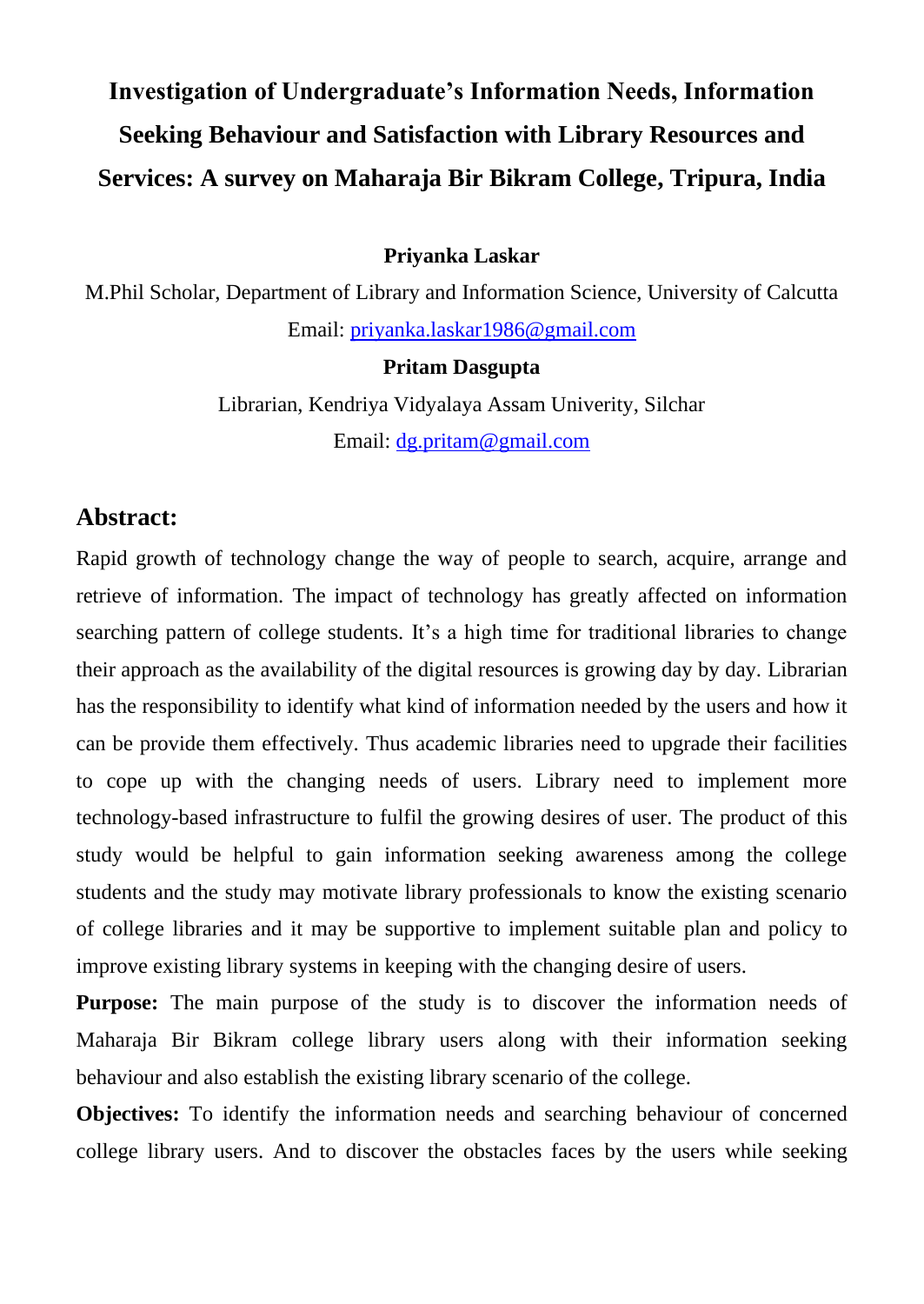information and provide appropriate suggestions to overcome the situation and to find out the level of user satisfaction.

**Methodology:** For the present study a survey was conducted on Maharaja Bir Bikram College library users by the use of simple random sampling method with a set of questionnaire includes 15 questions. The primary data were collected from 301 respondents and the secondary data were gathered from previously published relevant literature. Collected data were presented in tabular form and Microsoft excel was used to analysed the data.

**Findings:** The findings showed that maximum number of students visit library for access books to achieve academic success. It also discovered that most of the students are not aware about library collections and services as well as library e-resources therefore they preferred print materials as first choice. Problems faces by the respondents are nonavailability of updated study materials, shortage of information searching skill, lack of cooperation from library staff, shortage of current information sources. The investigation enables that user are not more satisfied with their college library resources and services.

**Originality:** The study is an original innovative work which has been created independently and not published anywhere.

**Keywords:** Academic library; Academic Library user; Information needs; Information seeking behaviour; Library resources; Library services; Undergraduate Library user; User satisfaction; User studies; India.

# **1. Introduction:**

Now a day's most important vital resource for social enlargement of a country is information. It is the basic need to take the correct decision in every movement of life. Web resources and internet facility changed the concept of information and its significance in our dally life. Due to the development of Information Communication Technology (ICT) information pollution also increasing, for that reason users are puzzled about how to access accurate information. Thus, library and librarian must play an active role to identify the needs of users and satisfy them with providing effective services.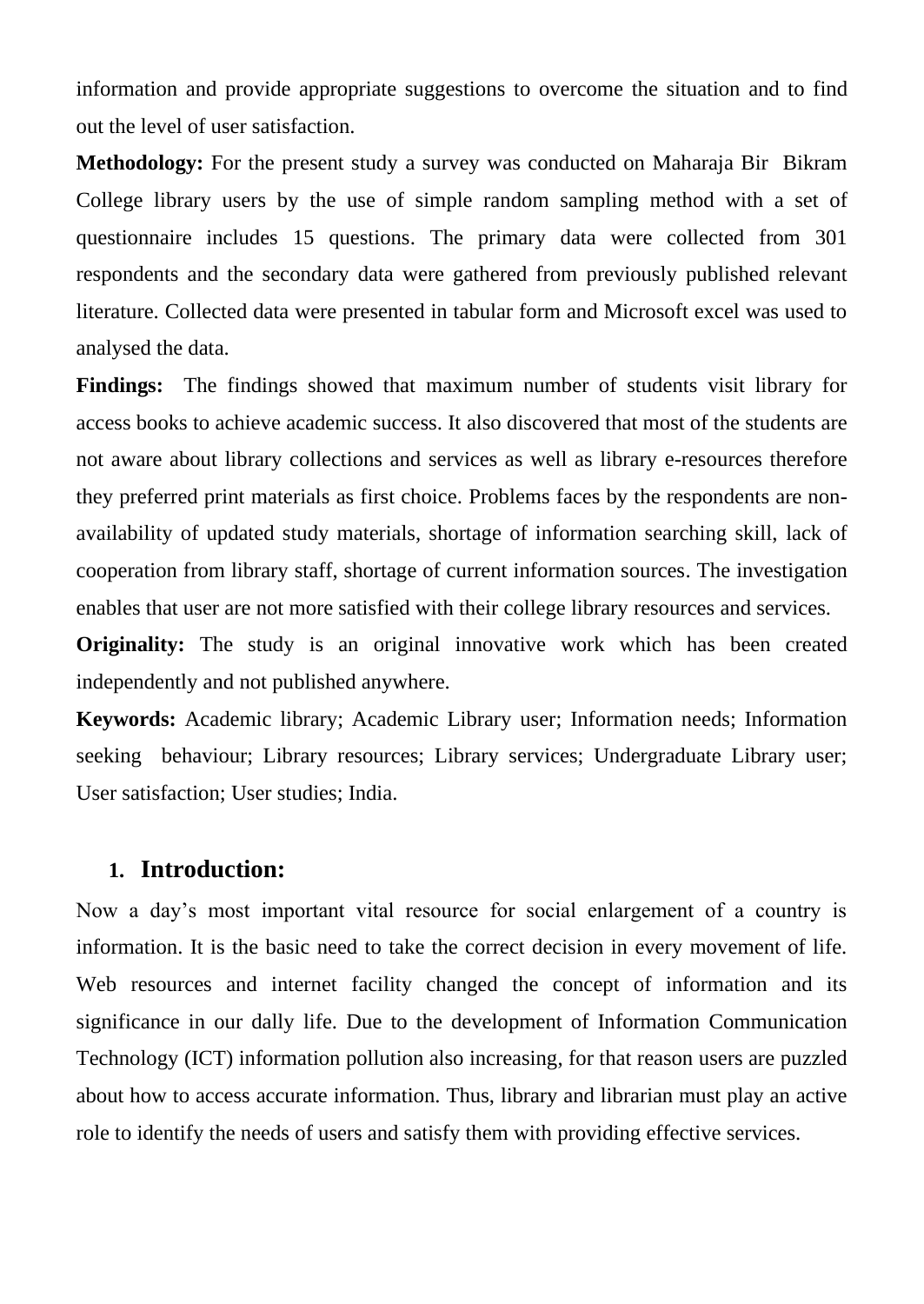To develop library collections and facilities it is essential for librarians to understand the strength and weakness of users along with their information searching process and their requirements. Librarians should think of new techniques to attract users more towards the library. Hence, the present study emanates the awareness about Maharaja Bir Bikram (MBB) college student's information needs, their information seeking behaviour and their satisfaction with the library resources and services.

#### **Background of the study:**

When an individual or group of people wants to search and obtain information for their personal satisfaction we can express the term as 'information need'. The method of information need analysis is use to identify the all relevant required information uses to achieve specific goal. Access of information varies person to person according to their individual needs.

Information seeking behaviour is a set of human actions to search, appraise and select information according to their own needs. The information seeking behaviour is considered as a human behaviour to search information in purposeful way to find the gap (El-Maamiry, 2017). A variety of factors determine the behaviour of information seeking as– purpose to search, user information skills, preferable source and obstacles in the way of searching process. Wilson (1999) defines information seeking behaviour as "those activities a person may engage in which identifying his or her own needs for information, searching for such information in any way, and using or transferring that information".

How people find out information and uses it in their daily work has been a great interesting topic for library and information science scholars and is an area of research that has been extensively developed for several decades (Leckie et al., 1996).The present study formulated not only for this reason, it also helps to discover the existing scenario of college library with their collection of resources and providing facilities. Consequently the study may helpful for librarian to understand the student's requirement and therefore librarian may take some effectual actions with collaboration of administration to improve the existing system and provide more advanced facilities.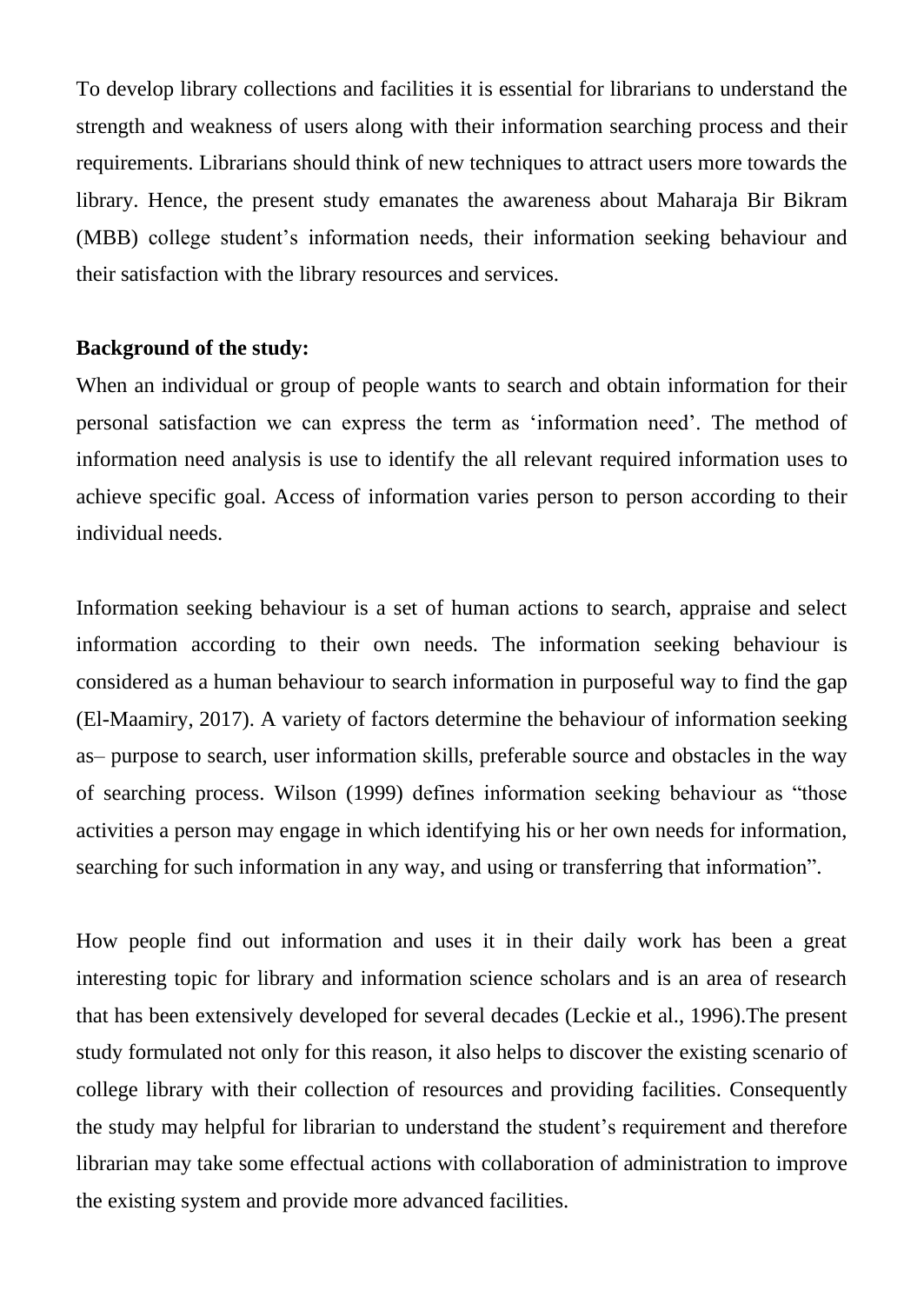The present study reports on information needs and information searching pattern of undergraduates of MBB College. The college situated at Agartala, the capital city of Tripura, which is a North East state of India and the state shared its three sides of boundary with Bangladesh. This college established in 1947 after independence, it is the oldest Government general degree college of Tripura. The concerned college library has more than 70,000 print resources and 5,000 e-resources with various departments asscience, commerce and arts. Evaluation of plentifully available resources is highly important for designing, developing and maintaining effective information retrieval and information uses in a real-life operational environment (Barrett, 2005). The present study investigates, how user search information and which kind of problem they faces to meet their needs.

The topic information seeking process and its need still a most interesting research area because, user needs and nature of searching process of information changing day by day. Numerous articles already published on this topic internationally as well as nationally, although it has great desire to more implement in college library users. The study may effort to determine the characteristics and impact factors over the information searching behaviour of undergraduate student and how library can assist them to fulfil their needs. There is not a single study conducted on MBB college student's information needs and their seeking behaviour. As this college is an oldest and most reputed college in the state of Tripura and it holds an important role for providing higher education from the time of independence to make the state more developed. Subsequently this study may contribute to developments of academic library resources along with services. This reason prompts to carry out the study.

The main focus of the study is to identify the information needs and nature of information seeking behaviour of MBB College students. And to know the more usable information sources uses by the college student, they use e-resources or not, barriers to access information and their level of satisfaction.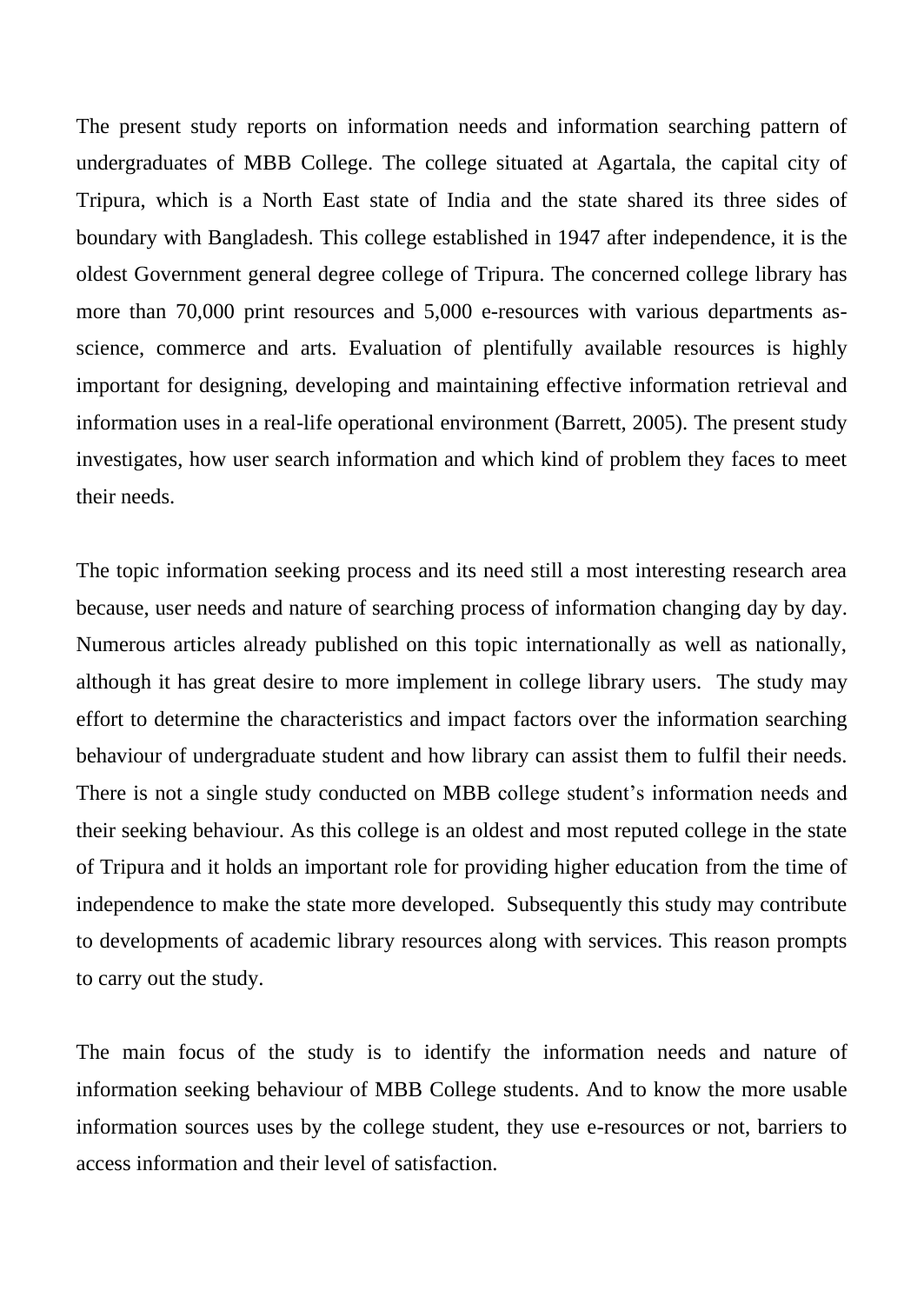# **2. Statement of the problem:**

In this technological age students desire more quantity of qualitative information within a minute. Therefore the library as information storehouse should be modifying its traditional practices to upgrade their resources and services. In meeting the needs of college students, the responsibility of libraries and librarians must be well investigated. To provide effective services librarians need to be aware about user's information skills. This knowledge may help in formulating an effective Information Literacy Skill course in support of students.

The study therefore evaluated:

- The nature of information seeking process of MBB college library users.
- The variety of information requirements of undergraduates of MBB College.
- The nature of concerned college library resources.
- The present scenario of MBB college libraries.
- The satisfaction level of Undergraduates.

# **3. Objectives of the study:**

Major objectives of the study are as following,

- i. To identify the nature of information requirement of MBB college students.
- ii. To identify the problem faces by the undergraduates while seeking information.
- iii. To know MBB college students are aware about electronic sources or not.
- iv. To find out which method used by the college students in library for searching information.
- v. To explore the user satisfaction level with the library resources and services.

# **4. Significance of the study:**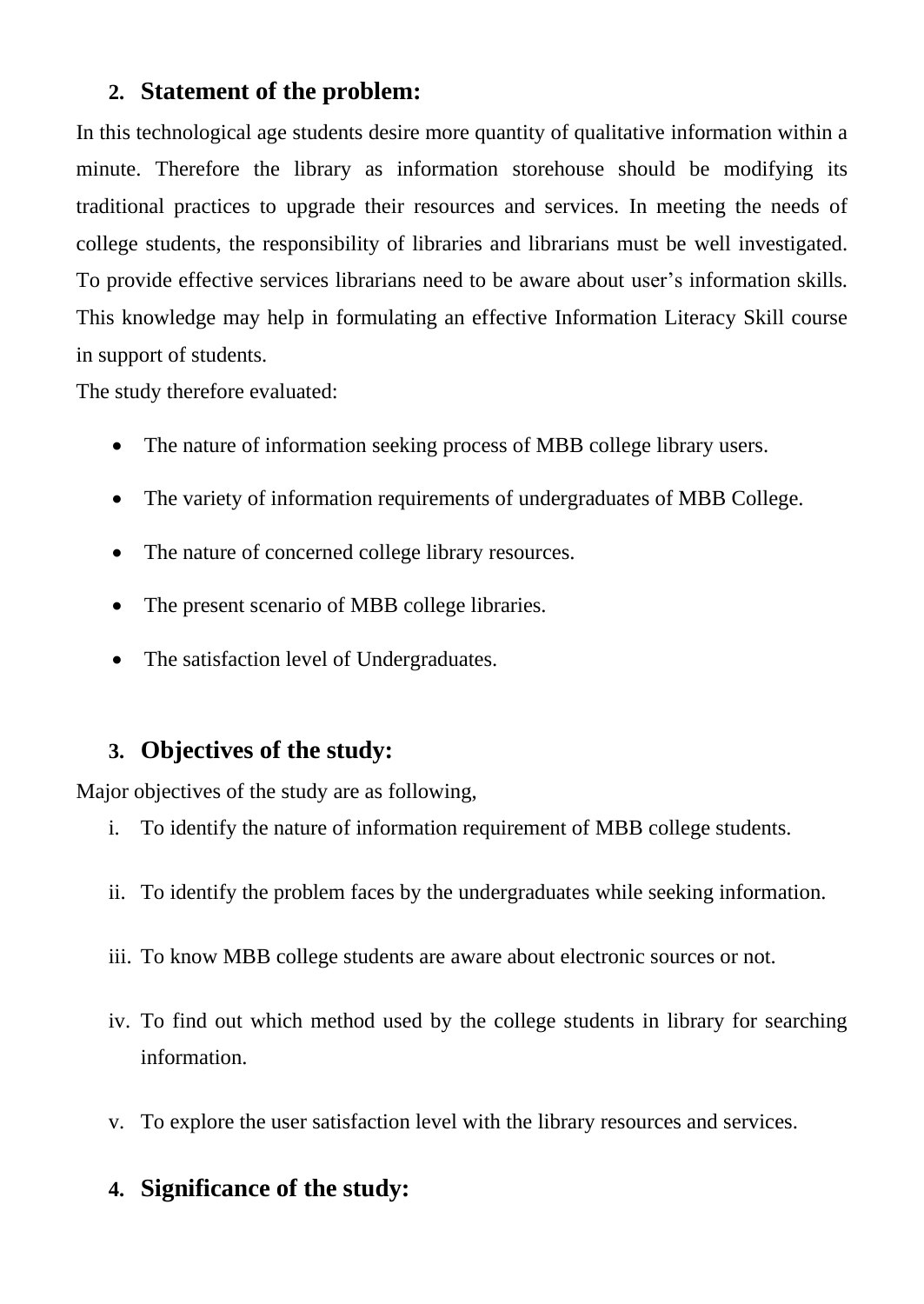On the basis of above objectives, the study will play an important role to discover the undergraduate student's information needs and information seeking patterns as well as their satisfaction in relation to library facilities. Thus, the findings from this study could be helpful for library professionals to make suitable policy to upgrade their existing system to meet the needs of users. This study may also helpful for further related research.

# **5. Review of related literature:**

Review of related literature means to summarize previous published research work which must be related to the topic of current study under investigation. It is an essential part of any research work. It helps to identify the key studies and research gap of previous work to be filled with this research effort. It helps to frame new research ideas.

For construct this study some headings are used to reviewed the relevant literature. These are as:

- Information needs of academic library users.
- Information searching behaviour of academic library users.
- Satisfaction level of college library users.

Observed related literature reviews are as follows:

Chanda (2021) accomplished a survey on college students of Guwahati Metro to discover the providing facilities of college library to meet the need of users moreover to know their information searching pattern and to give suggestion for improve the existing library situation. Findings of the study showed that students seek information mainly for academic study and for competitive exam and students support Google search engine and OPAC for search information. Findings also stated shortage of study materials and information sources as well as low range of internet connectivity is the main barrier. Garg, Singh & Sharma (2020) performed a survey-based study to know the information seeking behaviour of Jawaharlal Nehru University students. The findings showed 66.32%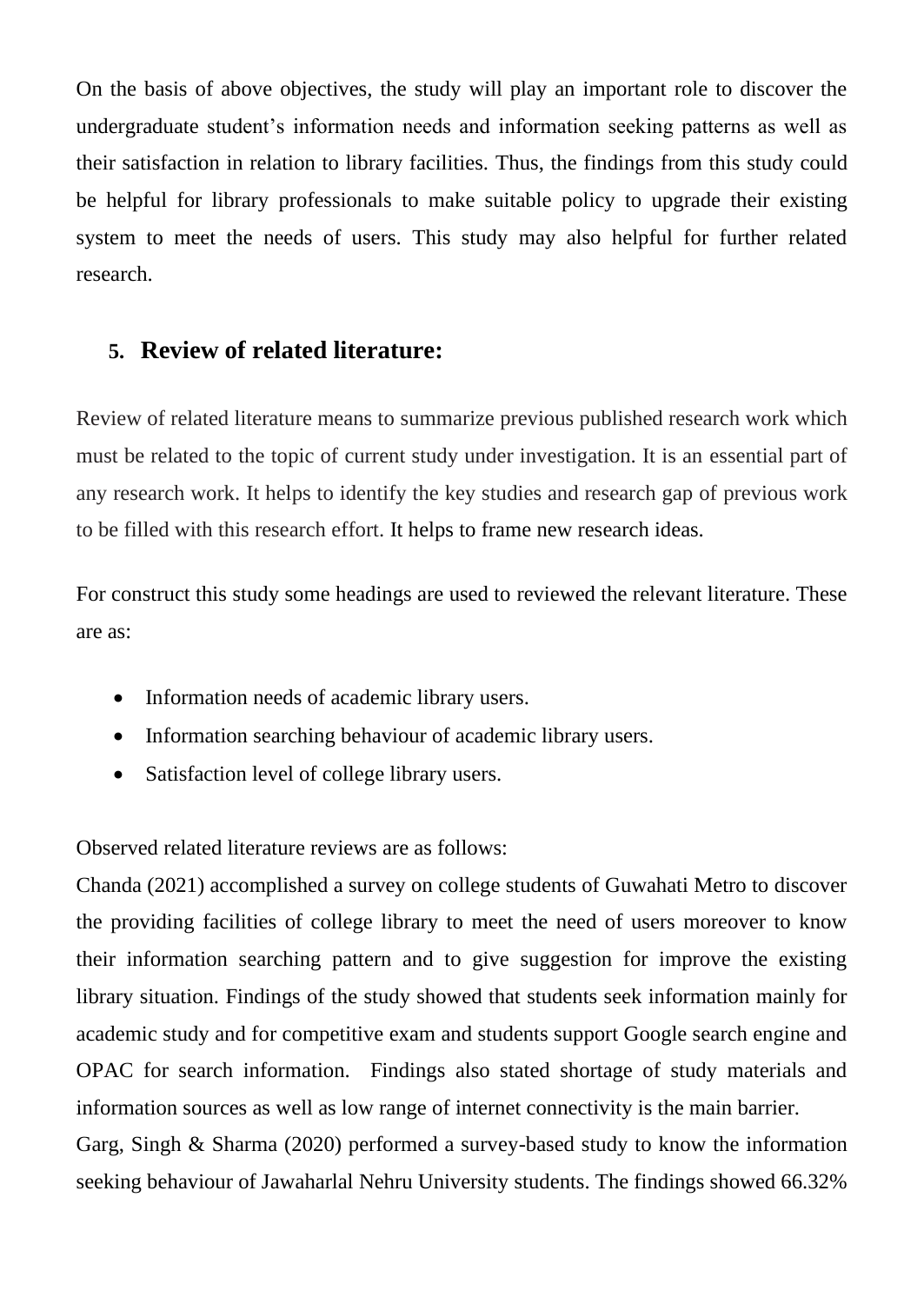respondents uses library to acquire information for academic purpose whereas 50% search information for competitive exam preparation. Authors suggested that librarian should help users to search information and assist them to develop their information seeking skills.

Gyesi (2020) carried out a survey on the University of Professional Studies of 121 college students through questionnaire to examine the information requirement and sources, information searching behaviour and challenges faces by graduate students. The result encountered student use various sources and types of information and they mostly faces ICT based challenges.

Umar et al. (2020) investigated the required information of nursing college library users and their searching behaviour. Purpose of the study was determined the information seeking pattern, sources and problems faces by nursing students to acquire information. The result identified bulk of student seeks information from various sources and they face various problems while they try to search information. The result also revealed library should increase their budget to access technological support resources to provide ICT based facilities.

Howlader & Islam (2019) made an attempt to explore undergraduate student's information seeking behaviour of Dhaka University. The study conducted on 2017 through questionnaire method and rate of response was 75.33%. Which revealed majority of students have no idea about library resources and they have poor information skills.

Tetteh & Nyantakyi-Baah (2019) measured library value through the satisfaction of library user. Authors conducted survey on two academic library of Ghana with appliance of questionnaire and interview to discover user satisfaction on the basis of library resources and services. Findings established users were satisfied, however the study suggested that librarian should be well trained and library need to suitable infrastructure to provide online services.

Kadir et al. (2018) conducted a study on 274 students of SEGi University to investigate information requirement of private university library users and their information searching behaviour. The objective of the study was to evaluate the relationship between information needs of users with information types and sources, user education and awareness provided by the library. The findings revealed, for properly utilize library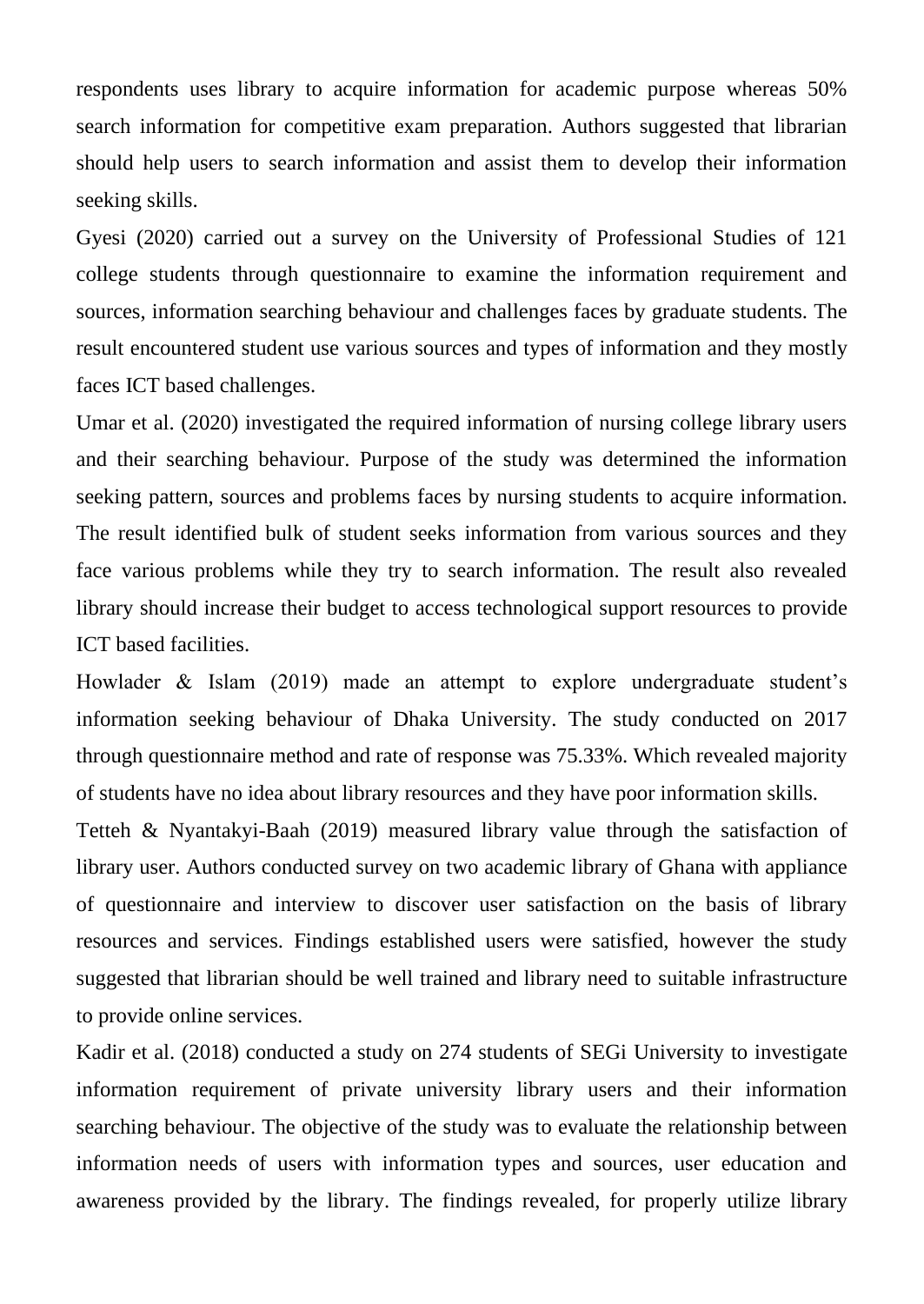resources and services more user awareness programs and training should be needed. Authors suggested that library should be upgrade and develop their facilities to fulfil the user needs. Manjunath  $\&$  Babu (2018) carried out a survey on Bangalore university research scholar to scrutinize their information requirement and information seeking behaviour. Findings of the study revealed, major portion of respondent aware about eresources, they uses internet for search database and access information for their research work and a number of scholar faces some problem due to the collection of old materials. El-Maamiry (2017) explored information searching behaviour of Dubai University students in respect of electronic resources. Purpose of the study was to investigate information–seeking behaviour and problems faced by the library users while they search e-resources. Result revealed, due to shortage of information skills students were unable

Chinnasamy (2016) presented a case study by used snowball sampling technique to measure engineering college students require information, purpose and their information seeking behaviour. Result found that the majority of student uses library for prepare exam, access print materials and uses pen drive. Author suggested some measures to develop information skills of users.

Due to the changing desire of library users with technological advancement, the topic information needs, information seeking behaviour and satisfaction level of academic library users still an interesting research area for researchers. The study may help to provide required information to the users and fulfil their desire. The analysis of literature review showed that numerous articles already published on this topic internationally as well as nationally, although it has great desire to more implement in college libraries. On the basis of previous study it was observed that not a single study focused on the information needs and it's seeking behaviour of MBB college students of Tripura, India. This reason motivated to perform the present study. The study may contribute to develop the existing traditional base academic library systems towards the modern way.

# **6. Methodology:**

to search information effectively.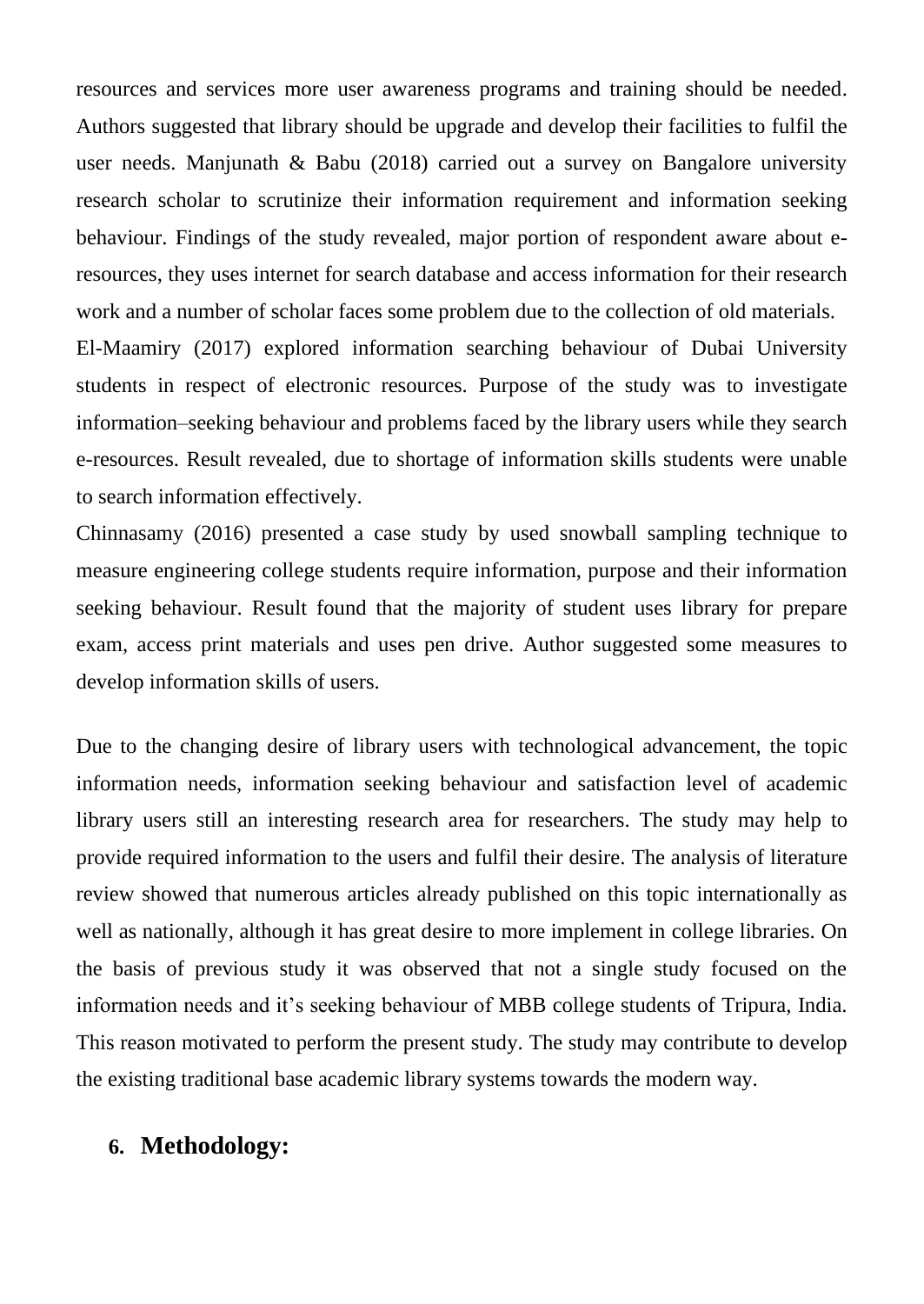The study is limited in the MBB College of Agartala, Tripura. All Semesters and all departments' undergraduate students are considered as the population of the study. In this present study simple random sampling method was used for primary data collection and as secondary method, related literature review also done to obtain the idea from previous relevant work .To retrieve the data survey method was conducted in MBB College central library with a set of questionnaire included 15 questions of different aspects. Total 301 students received questionnaire and they all sincerely respond and provided data. Received data were presented in tabular form and Microsoft excel was used to analysed the data.

## **7. Data analysis and interpretation:**

After the collection of data and other necessary information it has been tabulated and discussed. Some of the important issues showed by the respondents provided noteworthy insight to the librarians for the future development of the college library.



#### **Figure 1: Gender wise distribution of respondents**

On the basis of figure 1 it is seen that, out of total 301 respondents 155(51.8%) belongs to female category and 146(48.2%) are male category. This indicates females are more use the library compares to male.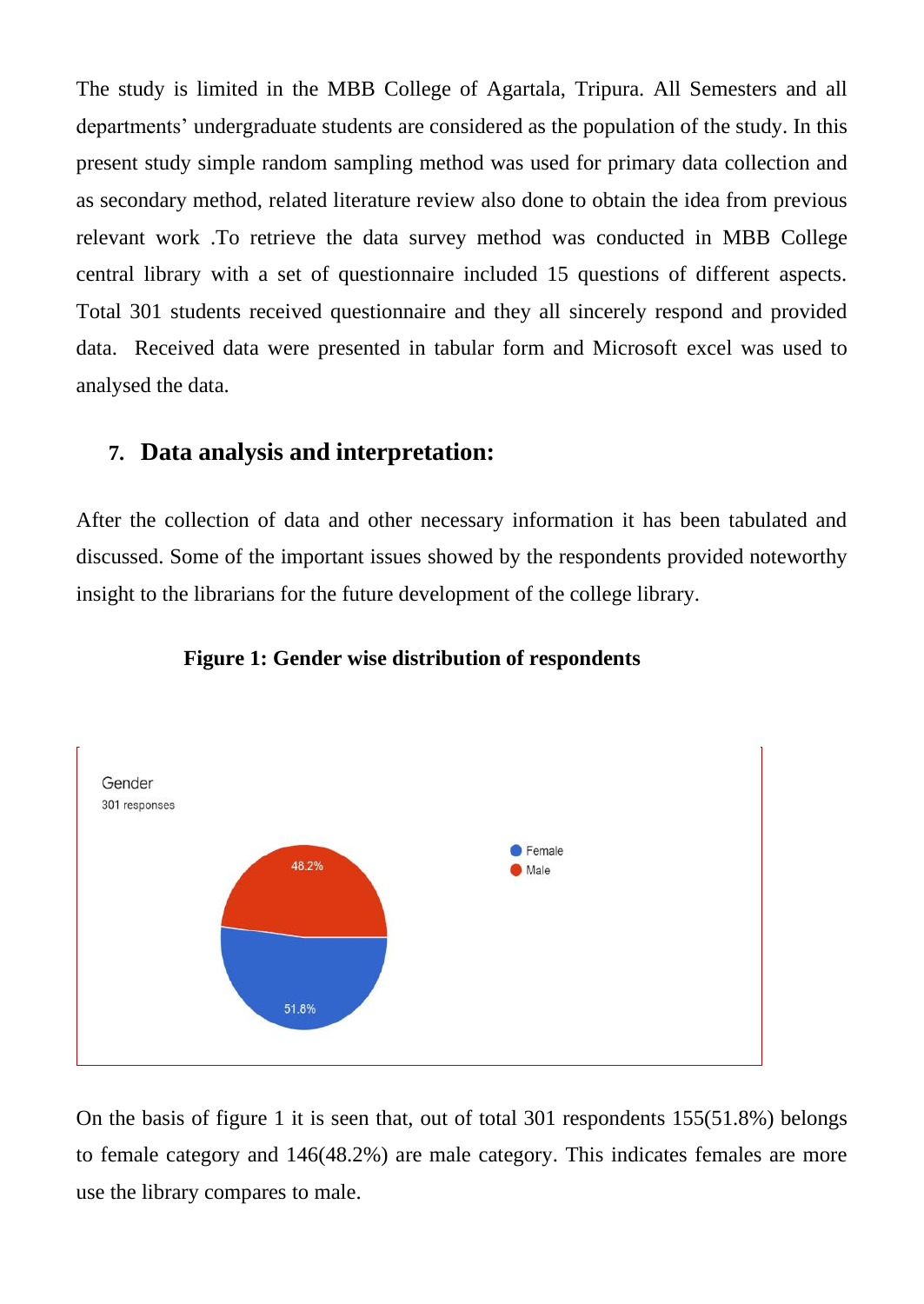| Sl.No.         | Department               | Number         | Percentage |
|----------------|--------------------------|----------------|------------|
| $\mathbf{1}$   | B.A. pass course         | 100            | 33.22      |
| $\overline{2}$ | <b>B.Com</b> pass        | 3              | 0.99       |
| 3              | Bengali                  | 6              | 1.99       |
| $\overline{4}$ | <b>Bio-Science</b>       | 3              | 0.99       |
| 5              | <b>Botany</b>            | 22             | 7.30       |
| 6              | B.sc pass general        | $\overline{7}$ | 2.32       |
| 7              | Chemistry                | 19             | 6.31       |
| 8              | Education                | 20             | 6.64       |
| 9              | English                  | 10             | 3.32       |
| 10             | Geography                | 20             | 6.64       |
| 11             | Hindi                    | $\overline{2}$ | 0.66       |
| 12             | History                  | 26             | 8.63       |
| 13             | Human Physiology         | 9              | 2.99       |
| 14             | Mathematics              | 10             | 3.32       |
| 15             | Physical science general | 5              | 1.66       |
| 16             | Physics                  | 18             | 5.98       |
| 17             | Pol. Science             | $\overline{7}$ | 2.32       |
| 18             | Psychology               | 8              | 2.65       |
| 19             | Sanskrit                 | $\overline{4}$ | 1.32       |
| 20             | Zoology                  | $\overline{2}$ | 0.66       |
|                | Total                    | 301            | 100        |

#### **Table 1: Department wise distribution of respondents**

The department wise distribution of respondents measured by number and percentage. The table showed highest no. of respondents are related to B.A pass course that is 100(33.22%) followed by History Honours 26(8.63%); Botany 22(7.30%); Education 20(6.64%); Geography 20(6.64%); Chemistry 19(6.31%); Physics 18(5.98); Mathematics 10(3.32); English 10(3.32); Human Physiology 9(2.99%); Psychology 8(2.65%); B.sc pass 7(2.32%); Pol. Science 7 (2.32%); Bengali 6(1.99%); Physical science general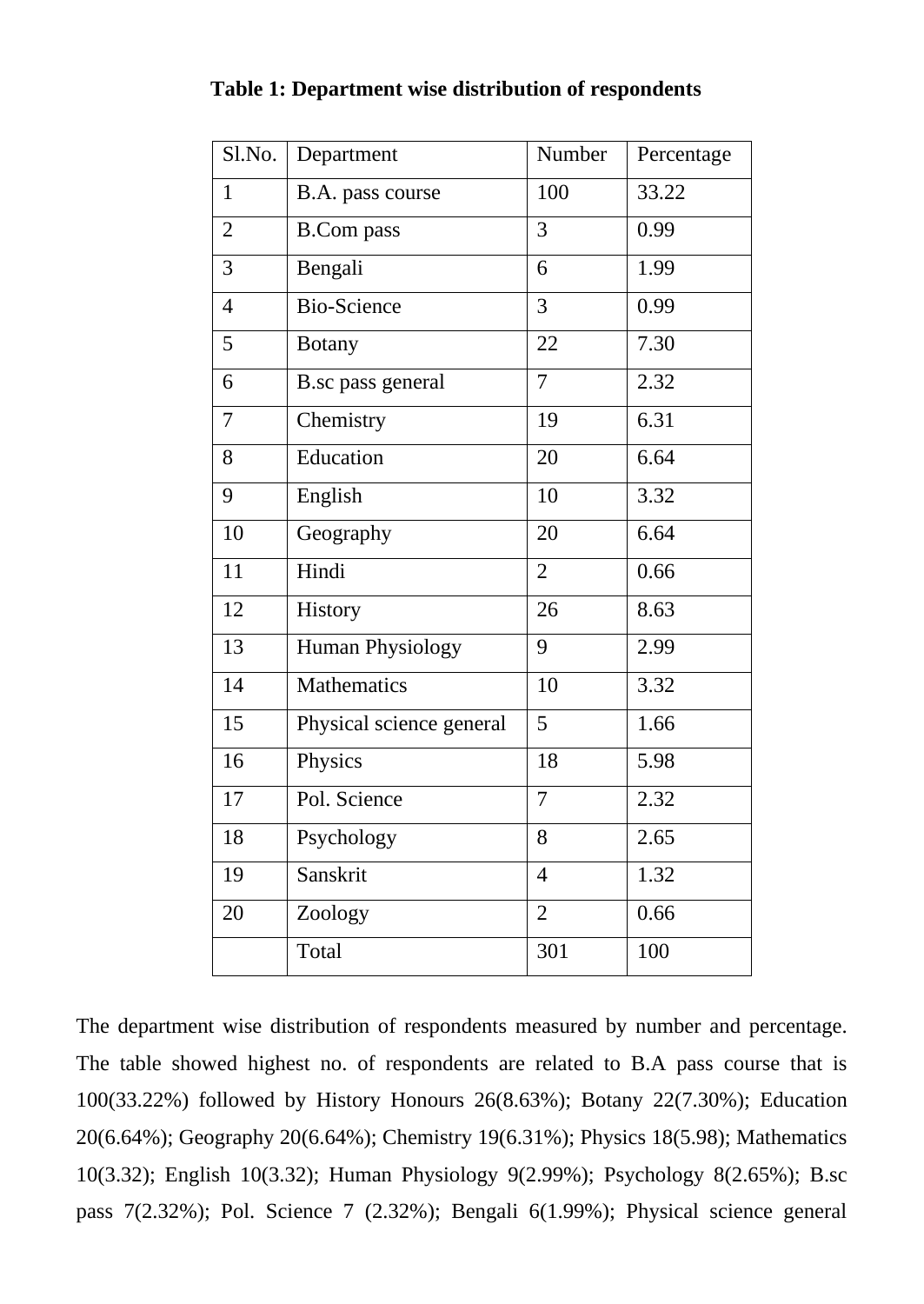5(1.66%); Sanskrit 4 (1.32%); B.com pass 3(0.99%); Bio-science 3(0.99%); Hindi 2(0.66%); Zoology 2(0.66%).



**Figure 2: Library visit frequency wise distribution** 

Figure 2 measure the frequency of visit library by percentage. It reveals, 34.9% respondents visit library weekly followed by 21.9% visit twice or more in a week; 18.3% visit monthly; 12.3% visit fortnightly; 9.6% visit occasionally and only 3% respondents visit library daily, which is not enough for library as well as for student development. Librarian needs to motivate students to visit library daily basis and properly use library resources to gain their knowledge.



#### **Figure 3: Time spent in the library**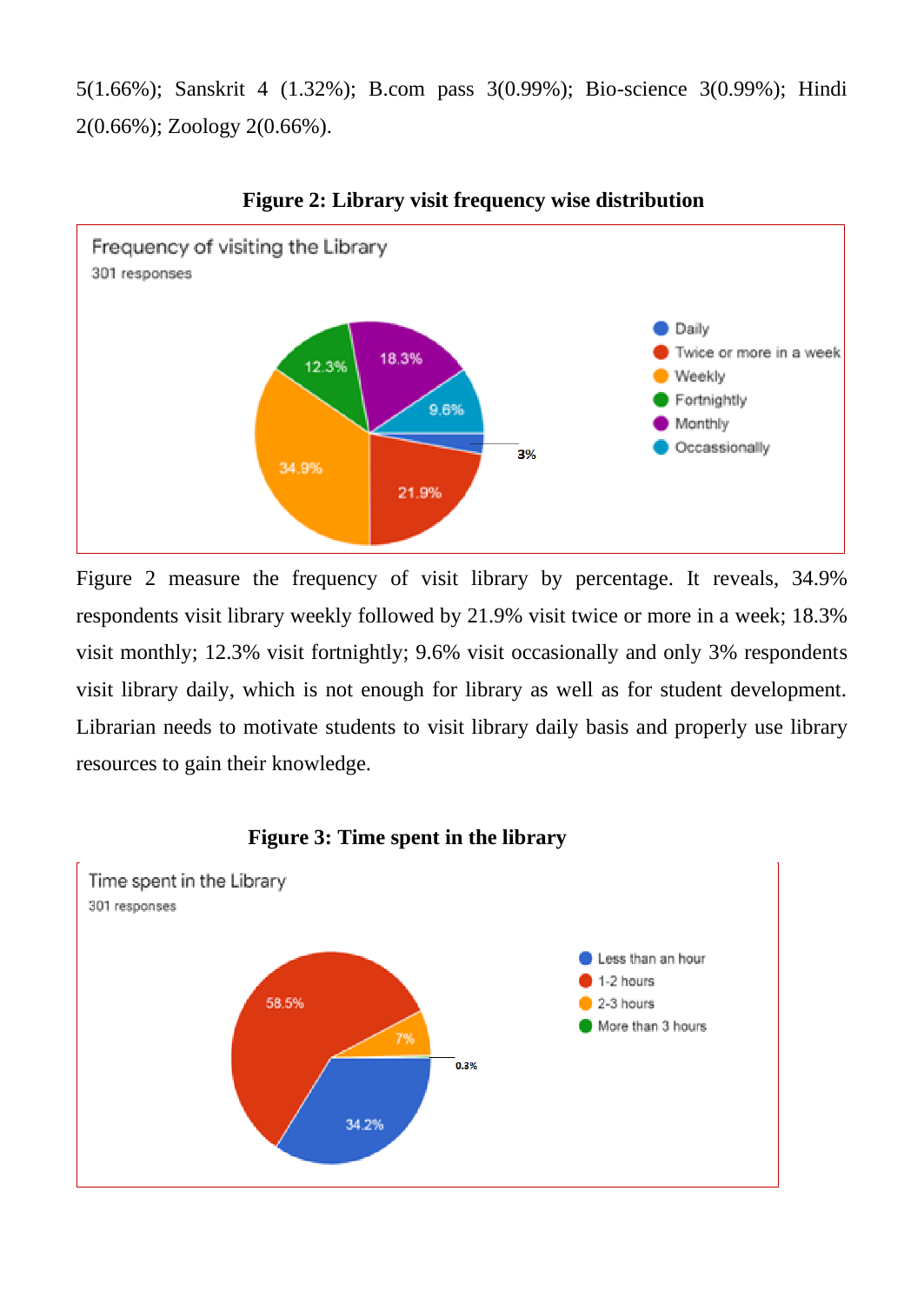On the basis of figure-3 it is clearly express that 58.5% respondent spent 1-2 hours in the library; 34.2% respondents uses the library less than an hour; 7% spent 2-3 hours and only 0.3% spent their time in the library more than 3 hours.



**Figure 4: Library visiting purpose wise division**

Figure-4 displayed the reason to visit library by the user. For this evaluation multiple choice of answers process was used. It presented highest no. of respondents visit library for study materials 230(76.4%) after that 132(43.9%) visit for preparing class notes; 58(19.3%) for preparing assignment/project; 26 (8.6%) for spent leisure time and reading;  $11(3.7%)$  for general awareness; and another  $11(3.7%)$  for keeping up-to-date and 4(1.3%) respondents visit library for other purpose.

## **Figure 5: Information searching method wise distribution**

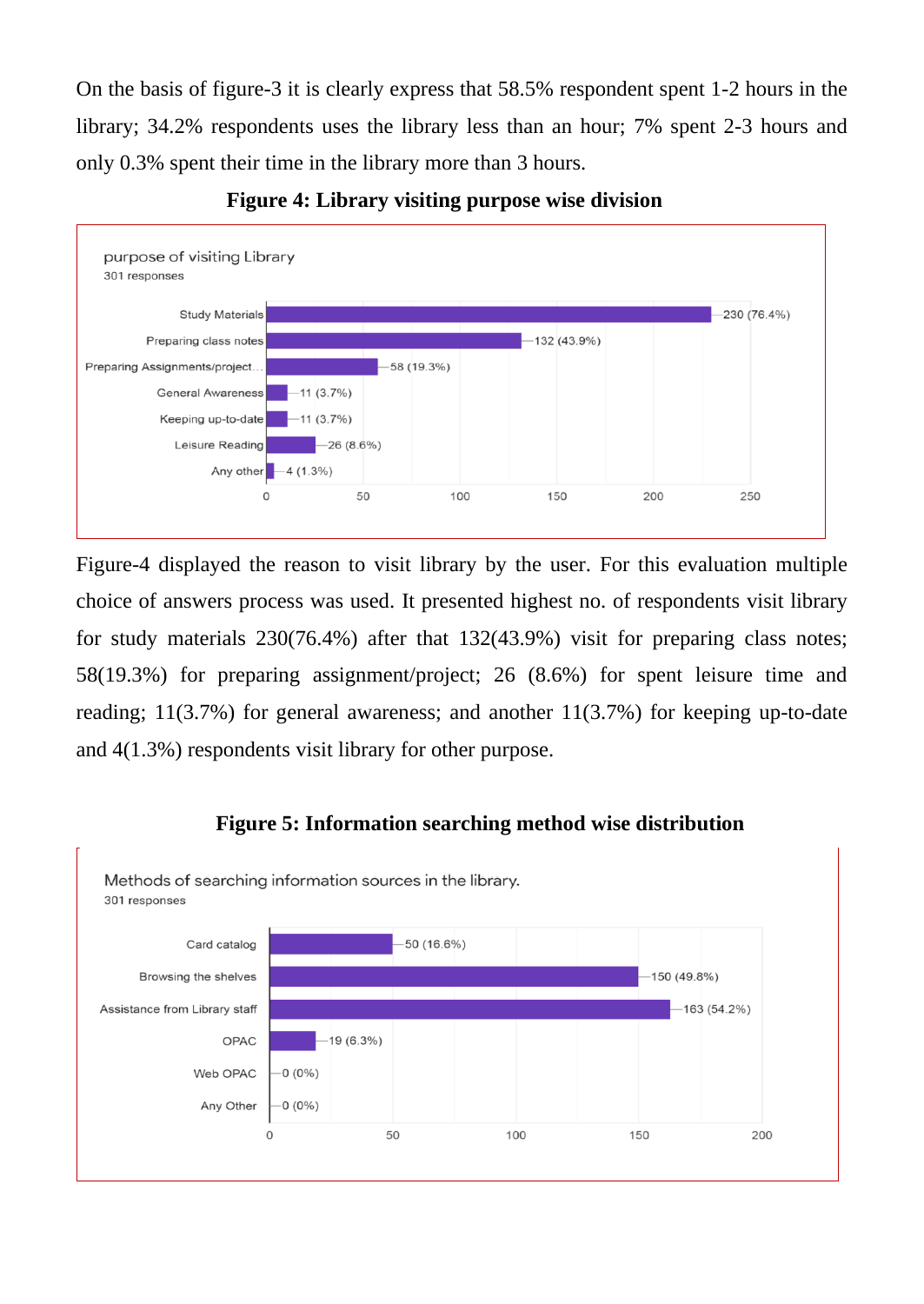It is ascertained from the figure 5 maximum no. of respondents that is 163(54.2%) search their information with the help of library staff after that 150(49.8%) use the method as browsing the shelves; 50(16.6%) use card catalogue for search information and 19(6.3%) use OPAC to search information. Here also used multiple choice of answers process.



#### **Figure 6: Most preferred information sources**

Multiple choice of question answer procedure used in figure 6 which put on show what types of information sources preferred by respondents. It revealed highest no. that is 279(92.7%) preferred text book followed by 64(21.3%) preferred reference resources; 27(9%) preferred newspaper as information source; 19(6.3%) preferred journals; 9(3%) preferred magazines and 3(1%) preferred e-resources as information sources.

# **Figure 7: Most preferred information channel**

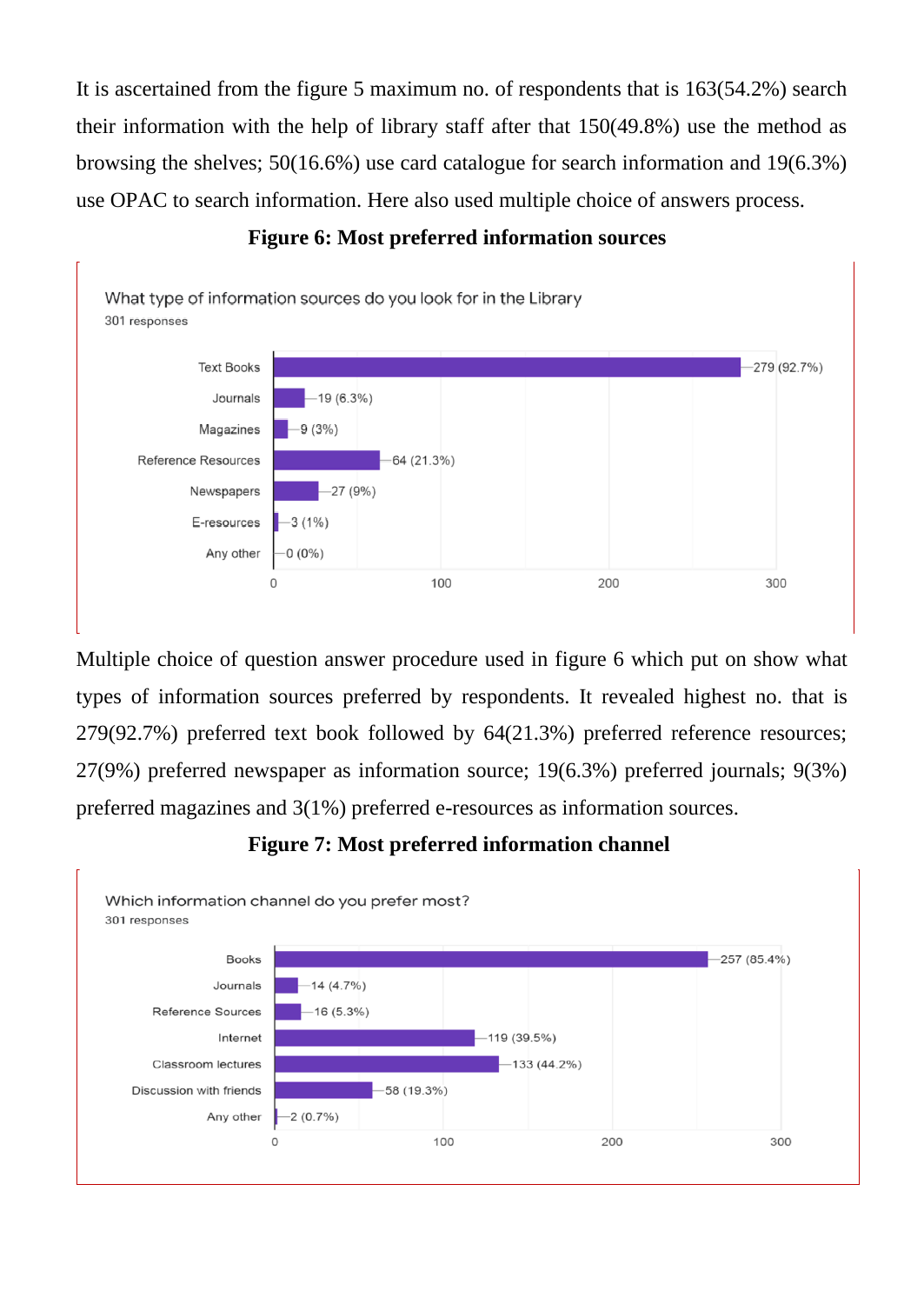It is revealed from the figure-7 that out of 301 respondents 257(85.4%) give preference on books as information channel; 133(44.2%) preferred classroom lectures; 119(39.5%) choose internet; 58(19.3%) preferred discussion with friend; 16(5.3%) preferred reference sources; 4(4.7%) preferred journal and 2(0.7%) preferred any other as information channel. For this section data were collected through the process of choosing more than one option.



#### **Figure 8: Problems faces by undergraduates**

Figure- 8 showed various problems faces by the user while they try to seek information. According to the figure, highest position hold non-availability of materials as 62.8% followed by information sources are not up-to-date 48.2% then difficulty in finding relevant information 46.5%; insufficient resources 42.9%; lack of library resources knowledge 20.9%; shortage of time 19.9%; lack of cooperation from library staff 6% and 0.3% choose any other. Here also respondents have the freedom to choose more than one options.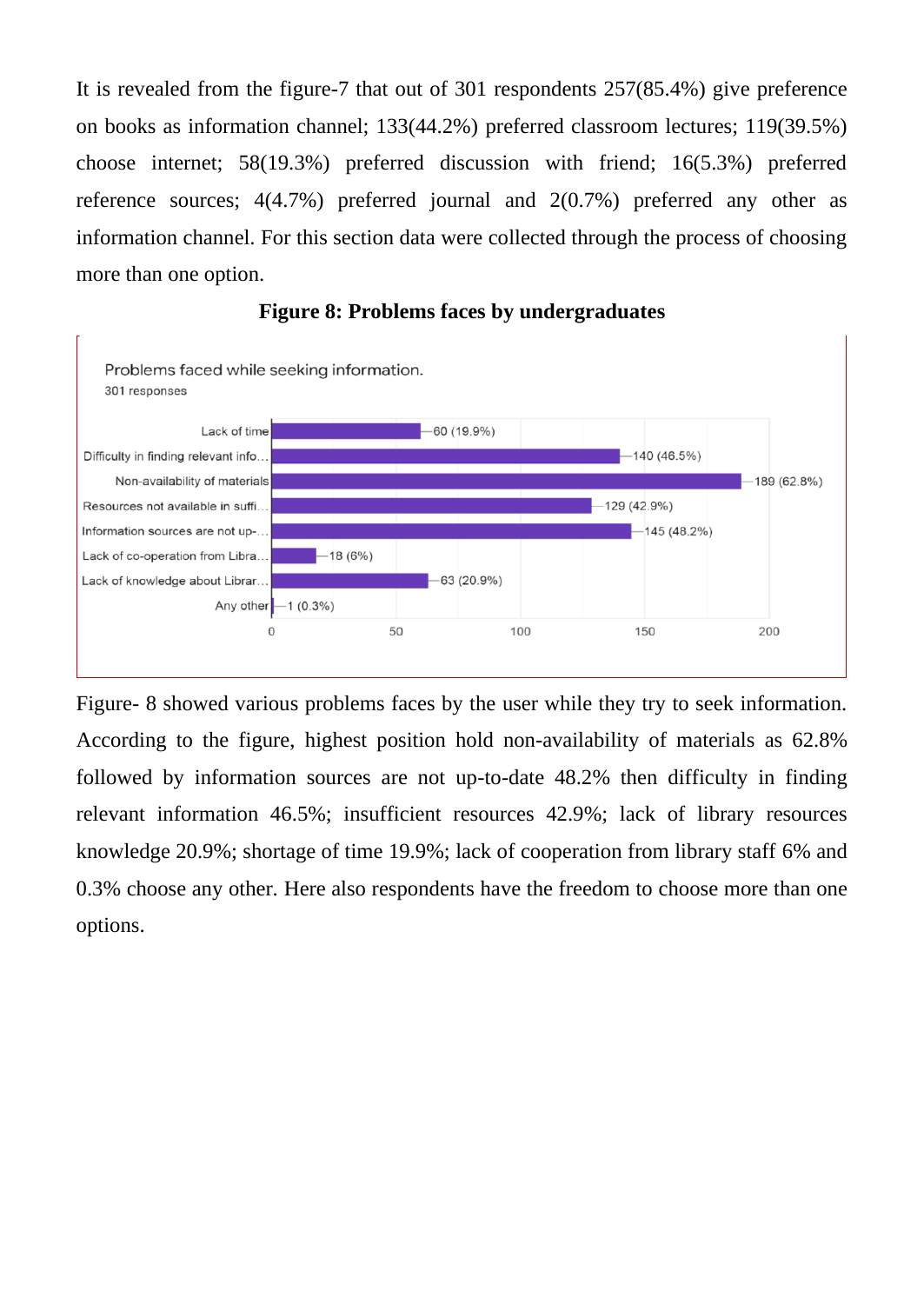

## **Figure 9: Library collection is sufficient or not**

This figure showed the investigation about various kinds of library materials which are adequate, partially adequate or not. Maximum respondent support book are adequate; reference book are partially adequate and e-resources are not adequate; newspaper and magazines are partially adequate and majority of respondent showed periodicals are not adequate.



#### **Figure 10: Electronic resources uses or not**

Figure 10 revealed that only 20.3% respondent use electronic resources and remaining 79.7% are not use e-resources.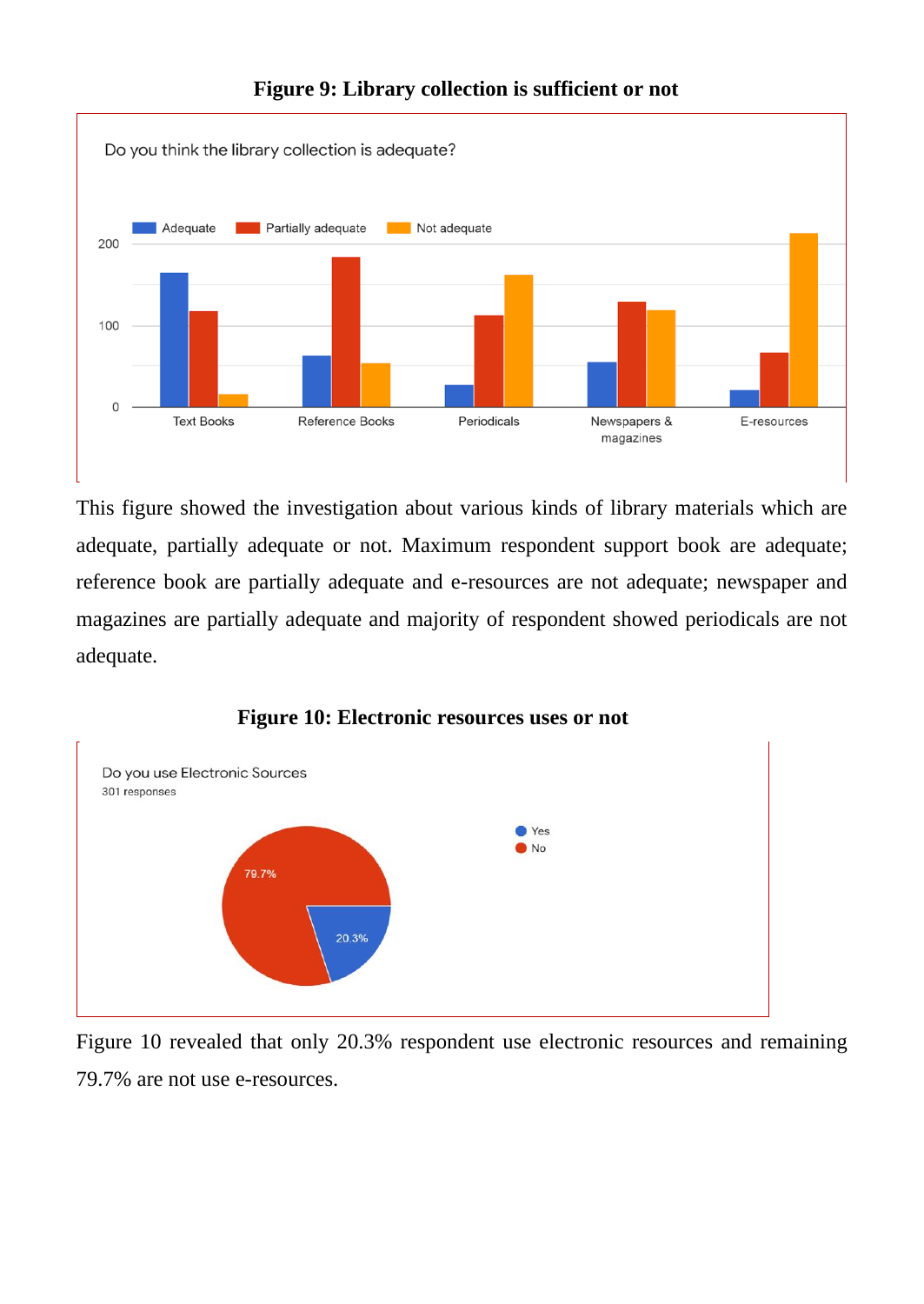

From the figure-11 it is stated that maximum respondents are not use any kind of eresources; only 11.3% use online database; 8.3% use e-books and only 3% use e-journal and 0.3% use MOOC.



## **Figure 12: Most preferred material wise distribution**

According to figure-12 it is clear that 89% respondents preferred print materials and 11% preferred electronic materials to collect information from the library for their academic success and to gain their knowledge.

# **Findings of the study:**

The findings draw from the study is based on a sample of 301 undergraduates of MBB College. These findings provide some significant topic as follows: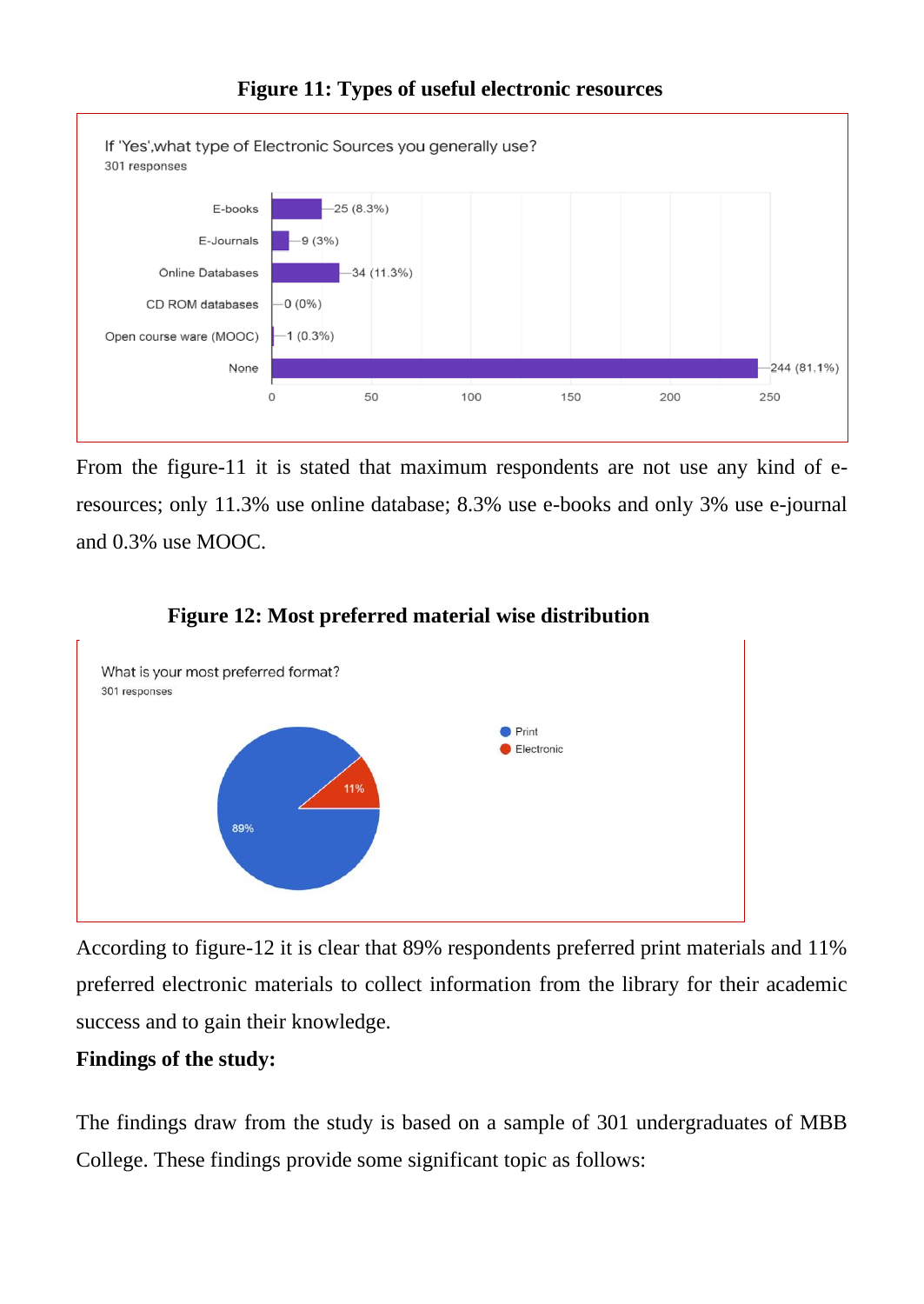Major Findings are as follows:

- $\geq 51.8\%$  respondents belong to the category of female and 48.2% belongs to male. This indicates females are more use the library comparison to male.
- $\triangleright$  Majority of the respondents 33.22% belong to the discipline of BA pass course.
- $\geq$  34.9% respondents are visit the library weekly followed by 21.9% visit twice or more in a week, only 3% respondent visit library daily.
- $\geq$  58.5% respondents spent 1-2 hours in the library.
- ➢ Highest no. of respondents visit library for study materials i.e. 76.4%.
- $\triangleright$  Maximum no. of respondents i.e. 54.2% searches their information with the help of library staff.
- ➢ Majority of respondents i.e. 92.7% preferred text book as information sources.
- ➢ Undergraduate students faces various kinds of problems while seeking information as- non-availability of library materials, shortage of current information sources, unable to find relevant information, insufficient resources, lack of knowledge about library resources, shortage of time and lack of cooperation from library staff.
- ➢ Maximum respondents supported books are as adequate; reference books are partially adequate and e-resources are not adequate.
- ➢ Only 20.3% respondent use electronic resources and remaining 79.7% are not use e-resources.
- ➢ 11.3% respondents are using online databases as electronic source.
- ➢ 89% respondent preferred print materials and remaining 11% preferred electronic materials for access information.
- $\triangleright$  Feedback section of the questionnaire enables that users are not more satisfy with their library facilities.

# **8. Conclusion:**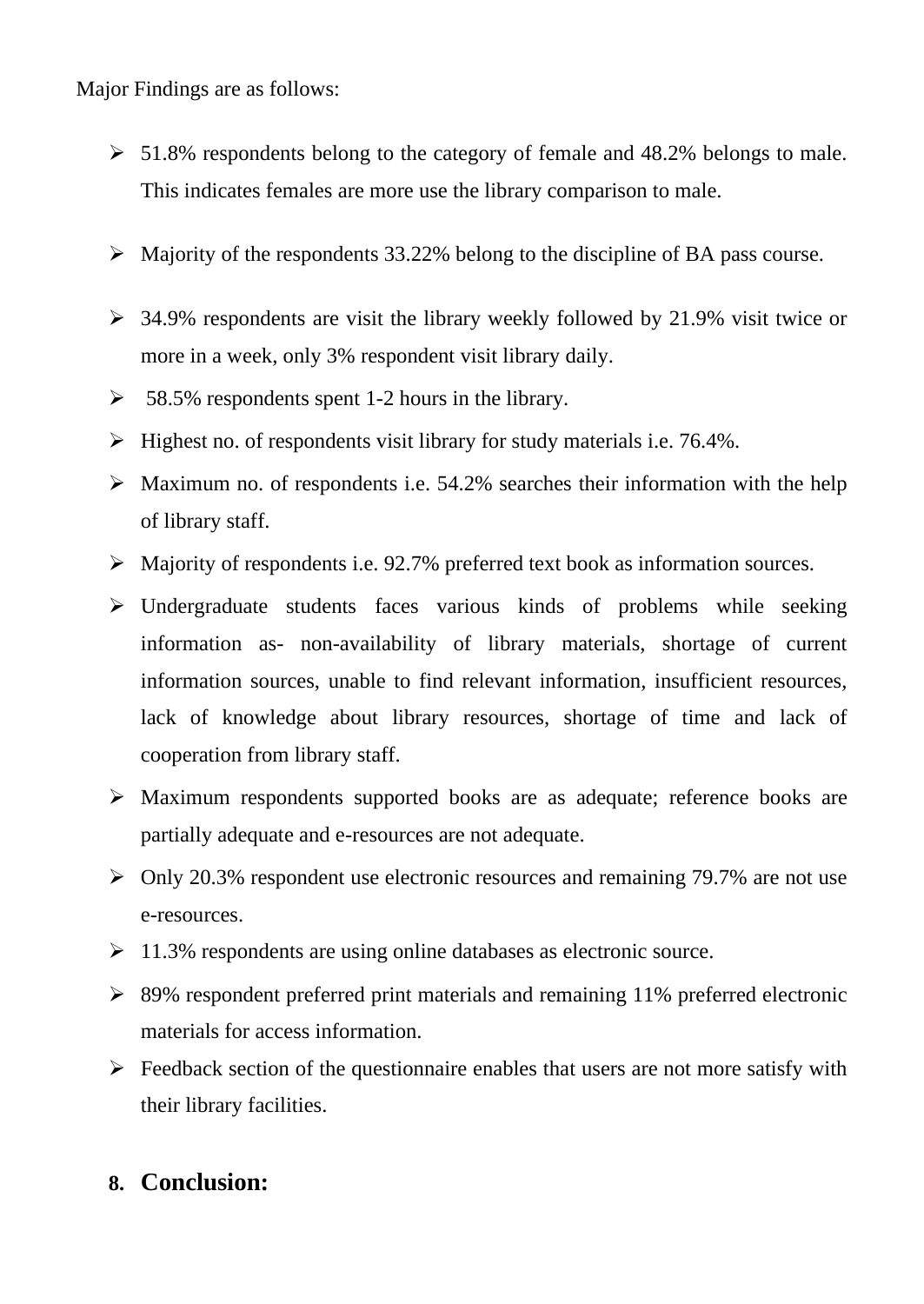This survey based study had set out to investigate information needs and seeking behaviour of MBB College students, to know user awareness about library resources and facilities moreover to identify user's satisfaction level. The outcomes of the study showed that most of the students are not aware about library services and resources. They preferred traditional material as books, study materials compare to electronic material. Majority of the students do not know how to use Catalogue Card or OPAC so they take assistance from library staffs. The study determined that the library has no facility to provide user training for effectively use the library resources.

It is seen from the above analysis that 92.7% users came to the library for access books as information source, so it revealed that books are the most important need of college students. Respondents suggested if college access more updated books then it will be very helpful for them. From this survey we found that female users are more uses the library compares to male. Which is very good sign for the development of our society. As we all are knows an educated women can make an educated society. The analysis reveals that, internet facility and collection of electronic resources are not sufficient in MBB college libraries. The survey found that computer facilities are not enough and many computers are not functioning properly and users also unable to use e-resources due to shortage of training. Thus user expressed their dissatisfaction on e-resources.

The feedback given by the respondents need to be taken earnestly for the improvement of the library. Some suggestions from library users are stated, as – reference and text book should be related to latest syllabus, bring more number of books, keep all previous year question paper systematically, need more information sources, number of library staffs are less for this reason not getting books in time, library staff should be co-operative, collection of periodicals need increase, improvement of e-resources, library staff should be helpful, need more scientific and technological updated journals and magazines, library staffs are not aware about their resources, need competitive exam books, electricity facility is not good. On the basis of the above feedback it may conclude that users are not more satisfied with their library collections and services.

# **Suggestions:**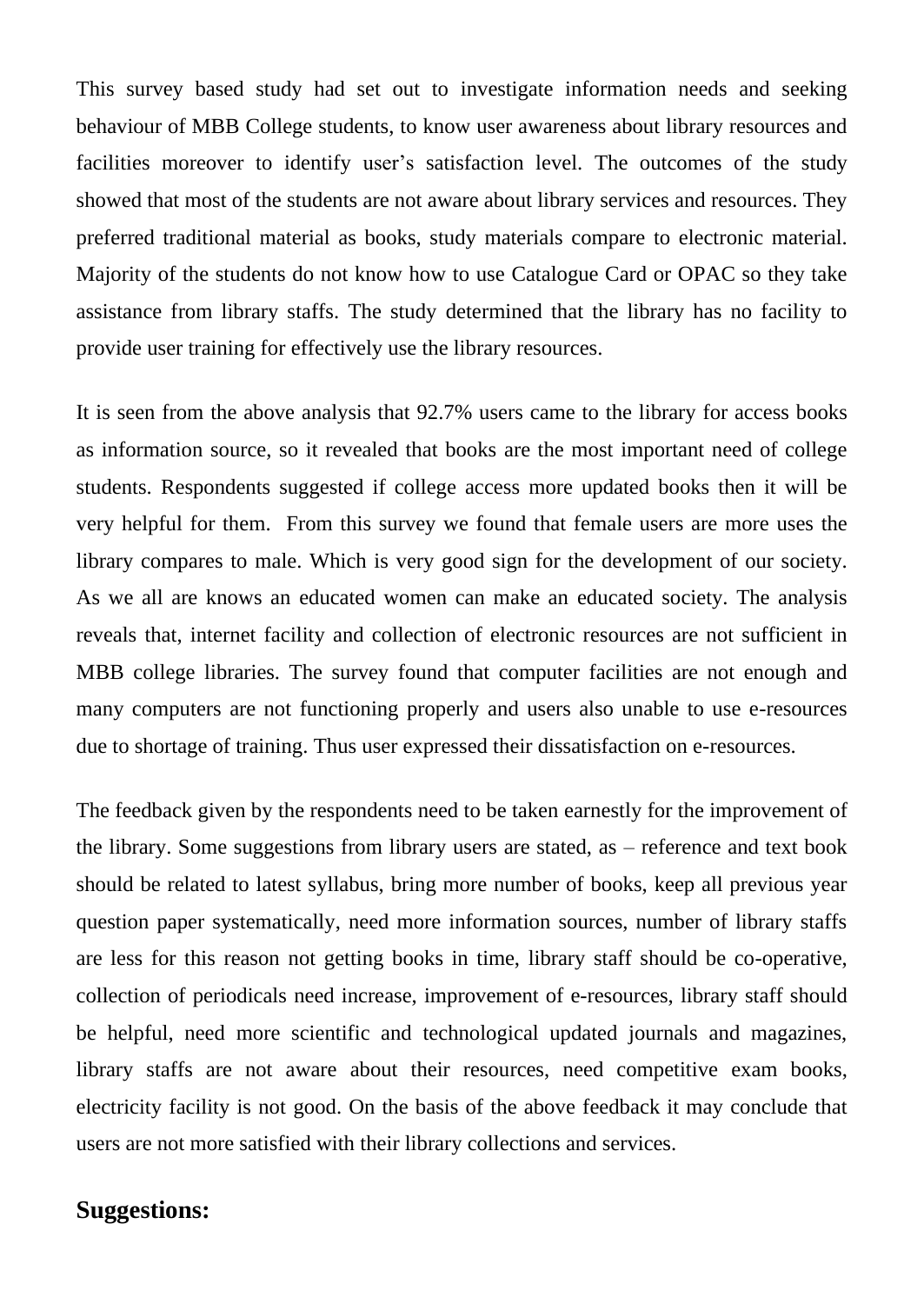These suggested studies could provide more valuable data which may be helpful for librarians to extend their resources and facilities to the users to use the library effectively. As,

- Library should be technologically improved.
- More trained library staff should be hired and they must be user friendly in nature.
- Library collections- print as well as electronic resources must be increase and updated.
- More current periodicals should be access.
- Librarians must be arranging user awareness programs and information searching skill training programs for the users to upgrade their information searching skill.
- More technology based suitable infrastructure should be needed to provide sufficient e-resources.
- Library should be increasing their budget.

# **Acknowledgement:**

We acknowledge with great gratitude to the Librarian of MBB college central library for his encouragement and support. We are thankful to those students who expressed their cooperation in our survey.

## **Reference:**

Barrett. (2005). The information seeking habits of graduate student researchers in the humanities. *Journal of Academic Librarianship , 31* (4), 324-331.

Bhattacharjee, S., Sinha, M. K., & Bhattacharjee, S. (2014). Information Needs and Information Seeking Behaviour of College Library Users of Cachar District, Assam: A Case Study. *International Journal of Emerging Trends in Library and Information Society. , 2* (1), 11-24.

Chanda, A. (2021, February). A Study on Information Need and Information Seeking Behaviourof College Students in Guwahati Metro. *Library Philosophy and Practice (ejournal)* .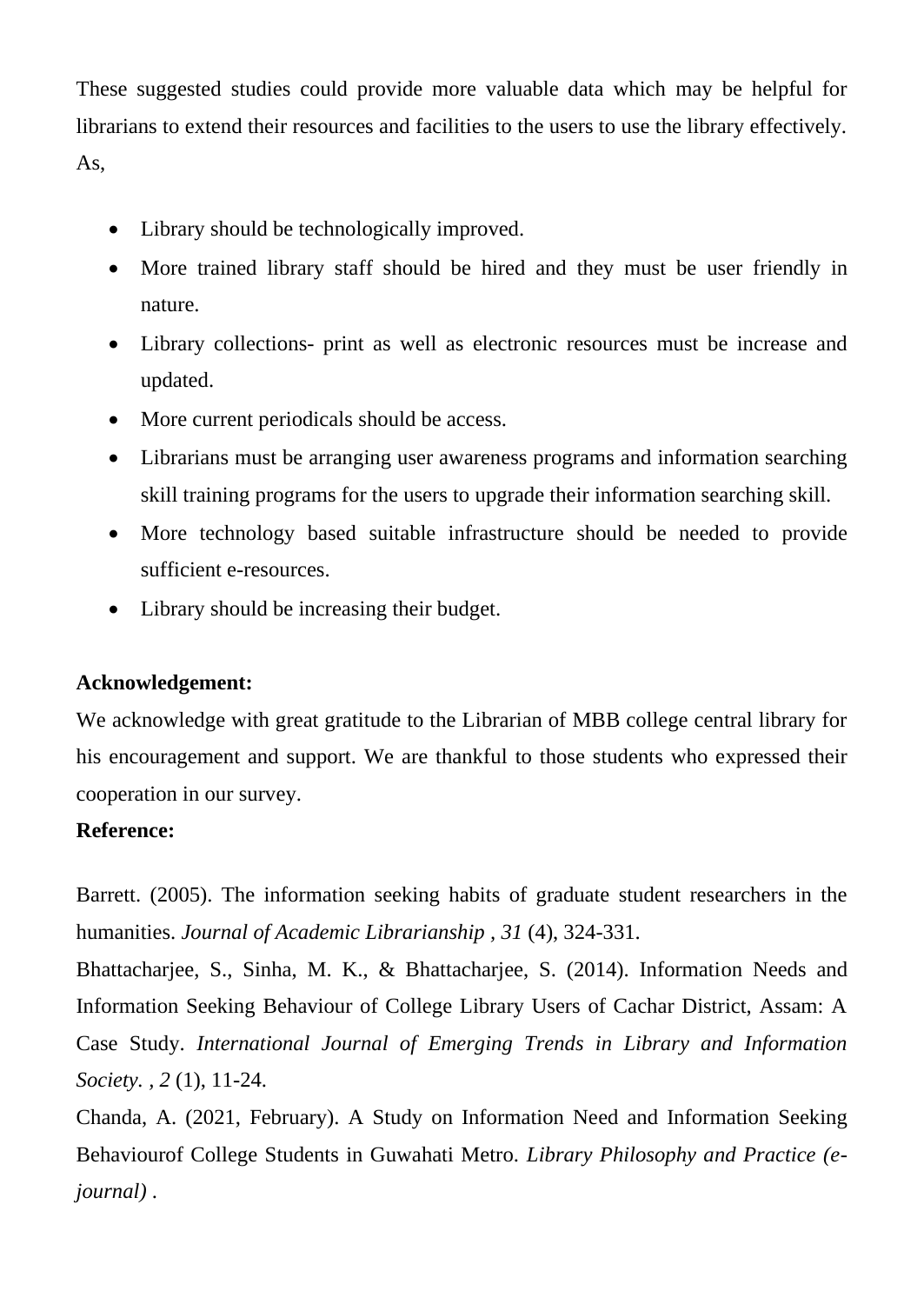Chinnasamy, K. (2016). Information need and information seeking behaviour of engineering college students in Madurai - a case study. *Qualitative and Quantitative Methods in Libraries (QQML) , 5*, 131-140.

El-Maamiry, A. A. (2017). The Information-Seeking Behaviour of Students: A Case of University of Dubai. *Global Journal of Computer Science and Technology (H) , 17* (1), 1-6.

Garg, N., Singh, S., & Sharma, C. (2018-2020). INFORMATION SEEKING BEHAVIOR OF STUDENTS AT JAWAHARLAL NEHRU UNIVERSITY (JNU), NEW DELHI. *International Journal of Digital Library Services , 8-10*.

Gyesi, K. (2020, August). Information Seeking Behaviour of Graduate Students of the University of Professional Studies, Accra (UPSA). *Library Philosophy and Practice (ejournal)* .

Howlader, A. I., & Islam, M. A. (2019). Information-seeking behaviour of undergraduate students: A developing country perspective. *International Federation of Library Associations and Institutions , XX* (X), 1-17.

Kadir, M. R., Johari, N. I., & Hussin, N. (2018). Information Needs and Information Seeking Behaviour: A Case Study on Students in Private University Library. *International Journal of Academic Research in Progressive Education and Development , 7* (3), 226-235.

Leckie, G. J., Pettigrew, K. E., & Sylvain, C. (1996). Modeling the Information Seeking of Professionals: A General Model Derived fromResearch on Engineers, Health Care Professionals, and Lawyers. *The Library Quarterly: Information, Community, Policy, , 66* (2), 161-193.

Manjunath, N., & Babu, K. S. (2018). Information Needs and Information Seeking Behaviour of Research Scholars in Bangalore University, : A Survey. *International Journal of Library and Information Studies , 8* (1).

Tetteh, E. O., & Nyantakyi-Baah, L. (2019). Library value through user satisfaction: The case of academic libraries in Ghana. *International Journal of Library and Information Science , 11* (5), 44-57. Umar, A., Umar, S., & Hussaini, M. (2020). Information Needs and Information Seeking Behaviour of Students in College of Nursing and Midwifery